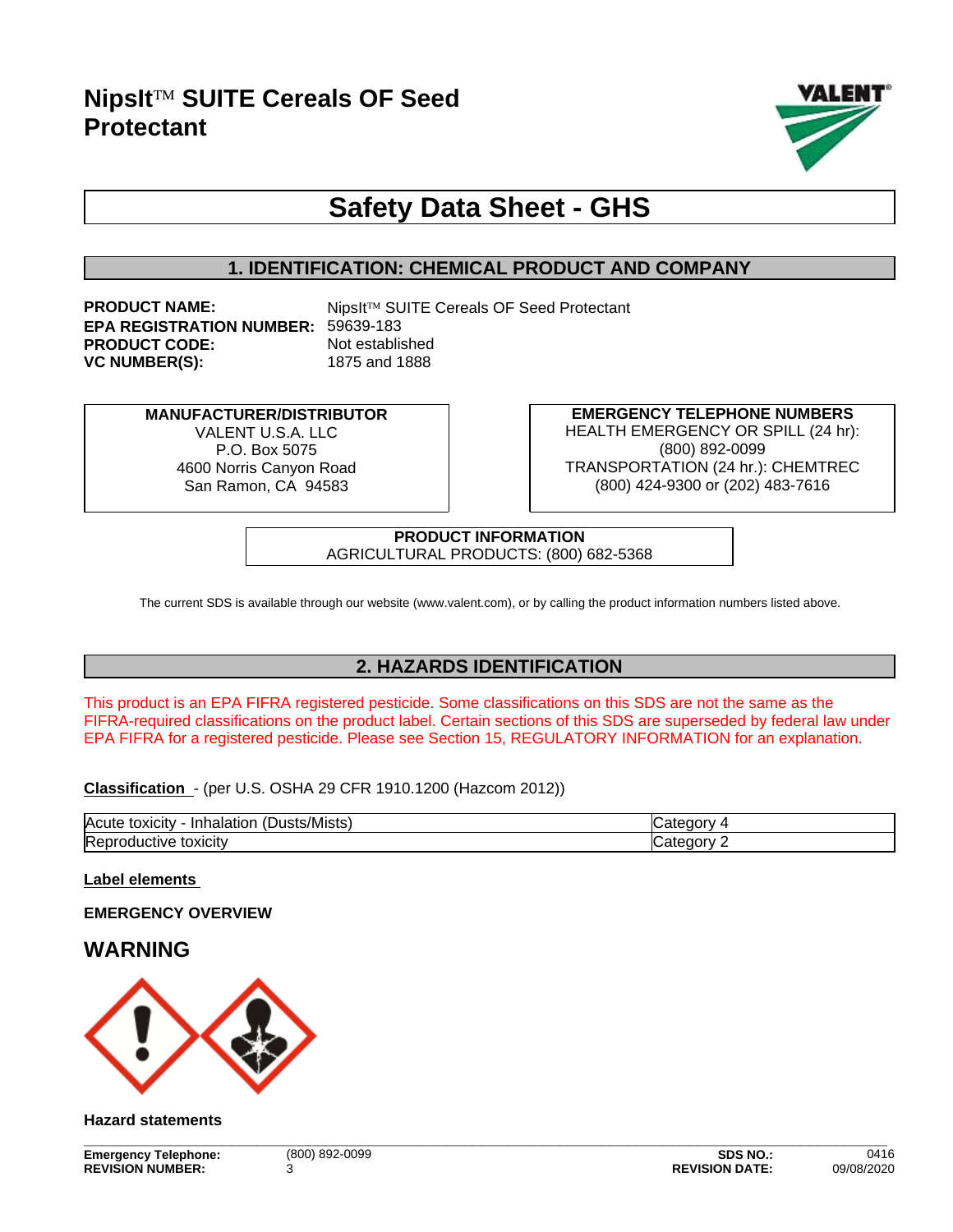Harmful if inhaled Suspected of damaging fertility or the unborn child

#### **Precautionary statements**

#### **Prevention**

Obtain special instructions before use Do not handle until all safety precautions have been read and understood Use personal protective equipment as required.<br>Wash face, hands and any exposed skin thoroughly after handling Use only outdoors or in a well-ventilated area Do not breathe dusts or mists

#### **Response**

IF EXPOSED OR CONCERNED: Get medical advice/attention **Eyes** None. **Skin** None. **Inhalation** IF INHALED: Remove victim to fresh air and keep at rest in a position comfortable for breathing. Call a POISON CENTER or doctor/physician if you feel unwell. **Ingestion** None. **FIRE** None. **Spill** None.

#### **Storage**

Store locked up

#### **Disposal**

Dispose of contents/container to an approved waste disposal plant

#### **Hazards not otherwise classified (HNOC)**

#### **Other Information**

<5% of the mixtureconsists of ingredient(s) of unknown toxicity

For information on Transportation requirements, see Section 14.

# **3. COMPOSITION/INFORMATION ON INGREDIENTS**

| <b>Chemical name</b> | <b>CAS No.</b> | Weight-%  | <b>TRADE SECRET</b> |
|----------------------|----------------|-----------|---------------------|
| Clothianidin         | 210880-92-5    | 2.93      |                     |
| Metconazole          | 125116-23-6    | 0.44      |                     |
| Metalaxyl            | 57837-19-1     | 0.88      |                     |
| Hexylene glycol      | $107 - 41 - 5$ | $15 - 22$ |                     |
| Propylene glycol     | $57 - 55 - 6$  | $3 - 9$   |                     |
| Other ingredients    | Various CAS#s  | $65 - 78$ |                     |

\* The chemical name, CAS number and/or exact percentage have been withheld as a trade secret

Other ingredients, which may be maintained as trade secrets, are any substances other than an active ingredient contained in this product. Some of these may be hazardous, but their identities are withheld because they are considered trade secrets. The hazards associated with the otheringredients are addressed in this document. Specific information on other ingredients for the management of exposures, spills, or safety assessments can be obtained by a treating physician or nurse by calling **(800) 892-0099** at any time.

# **4. FIRST AID MEASURES**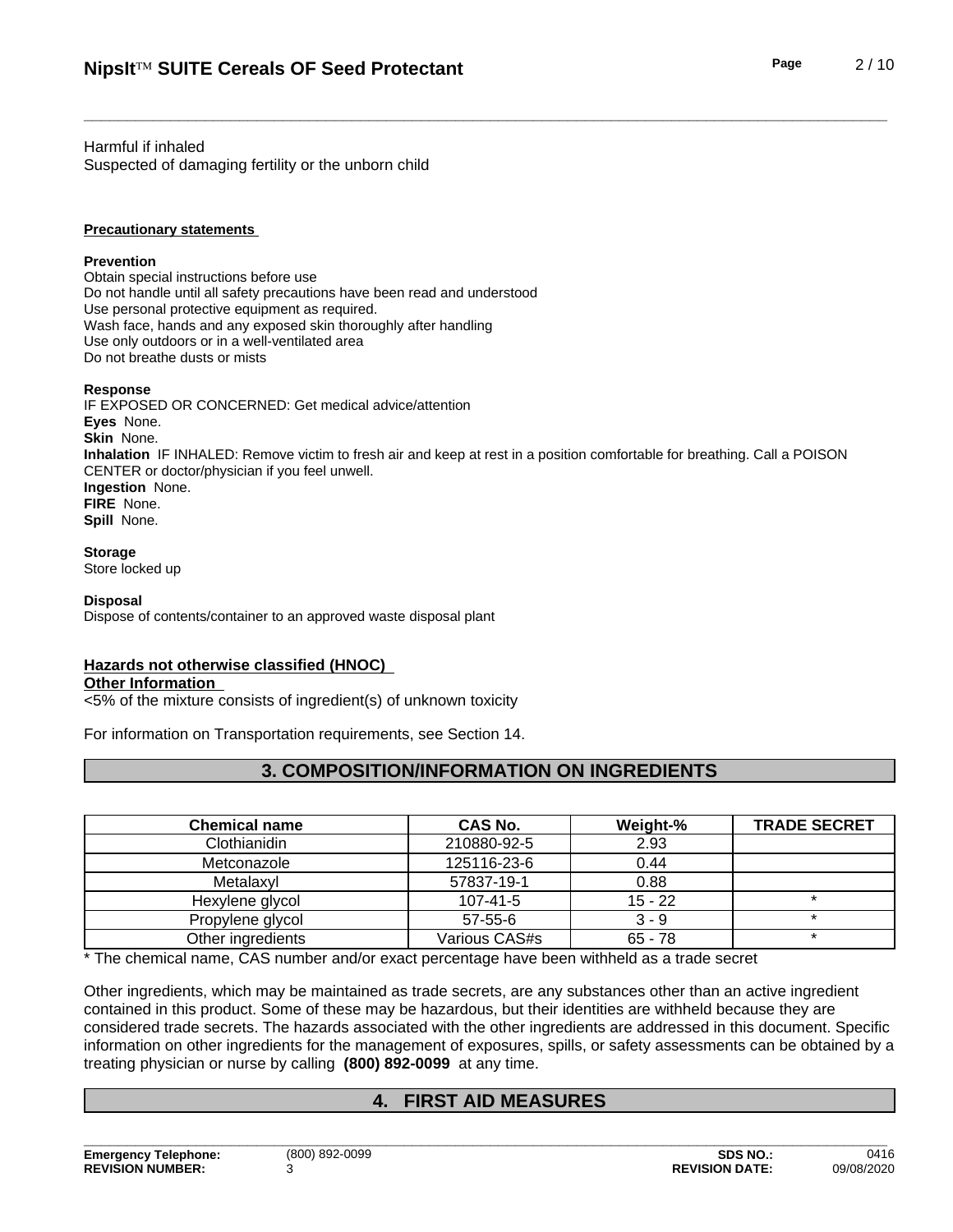#### **EMERGENCY NUMBER (800) 892-0099**

Have the product container or label with you when calling a poison control center or doctor, or going for treatment. You may also contact **1-800-892-0099** for emergency medical treatment information.

#### **EYE CONTACT:**

Hold eye open and rinse slowly and gently with water for 15-20 minutes. Remove contact lenses, if present, after the first 5 minutes, then continue rinsing eye. Call a poison control center or doctor for treatment advice.

#### **SKIN CONTACT:**

Take off contaminated clothing. Rinse skin immediately with plenty of water for 15-20 minutes. Call a poison control center or doctor for treatment advice.

#### **INGESTION:**

Call a poison control center or doctor immediately for treatment advice. Have person sip a glass of water if able to swallow. DO NOT induce vomiting unless told to do so by the poison control center or doctor. Do not give anything to an unconscious person.

#### **INHALATION:**

Move person to fresh air.If person is not breathing, call 911 or an ambulance, then give artificial respiration, if possible. Call a poison control center or doctor for further treatment advice.

#### **NOTES TO PHYSICIAN:**

Treatment is supportive and symptomatic.

# **5. FIRE FIGHTING MEASURES**

**Not applicable**  $Not applicable$ 

| Flash point °C              | > 93.3 °C                                     |
|-----------------------------|-----------------------------------------------|
| Flash point °F              | ⇒ 201 °F                                      |
| <b>FLASH POINT METHOD:</b>  | Not applicable                                |
| <b>AUTOIGNITION:</b>        | No data available                             |
| <b>EXTINGUISHING MEDIA:</b> | Water fog, carbon dioxide, foam, dry chemical |

| <b>FLAMMABLE LIMITS IN AIR - LOWER (%):</b> |  |
|---------------------------------------------|--|
| FLAMMABLE LIMITS IN AIR - UPPER (%):        |  |
| <b>OSHA FLAMMABILITY CLASS:</b> Class IIIB  |  |

| <b>NFPA RATING:</b> |  |
|---------------------|--|
| $1 + 2 = 14$        |  |

| Health:       |      |
|---------------|------|
| Flammability: |      |
| Reactivity:   |      |
| Special:      | None |

(Least-0, Slight-1, Moderate-2, High-3, Extreme-4). These values are obtained using professional judgement. Values were not available in the guidelines or published evaluations prepared by the National Fire Protection Association, NFPA.

**FIRE FIGHTING INSTRUCTIONS:** Products of combustion from fires involving this material may be toxic. Avoid breathing smoke and mists. Avoid personnel and equipment contact with fallout and runoff. Minimize the amount of water used for fire fighting. Do not enter any enclosed area without full protective equipment, including self-contained breathing equipment.Contain and isolate runoff and debris for proper disposal. Decontaminate personal protective equipment and fire fighting equipment before reuse.

**HAZARDOUS DECOMPOSITION PRODUCTS:** May form toxic materials such as: carbon dioxide, hydrogen chloride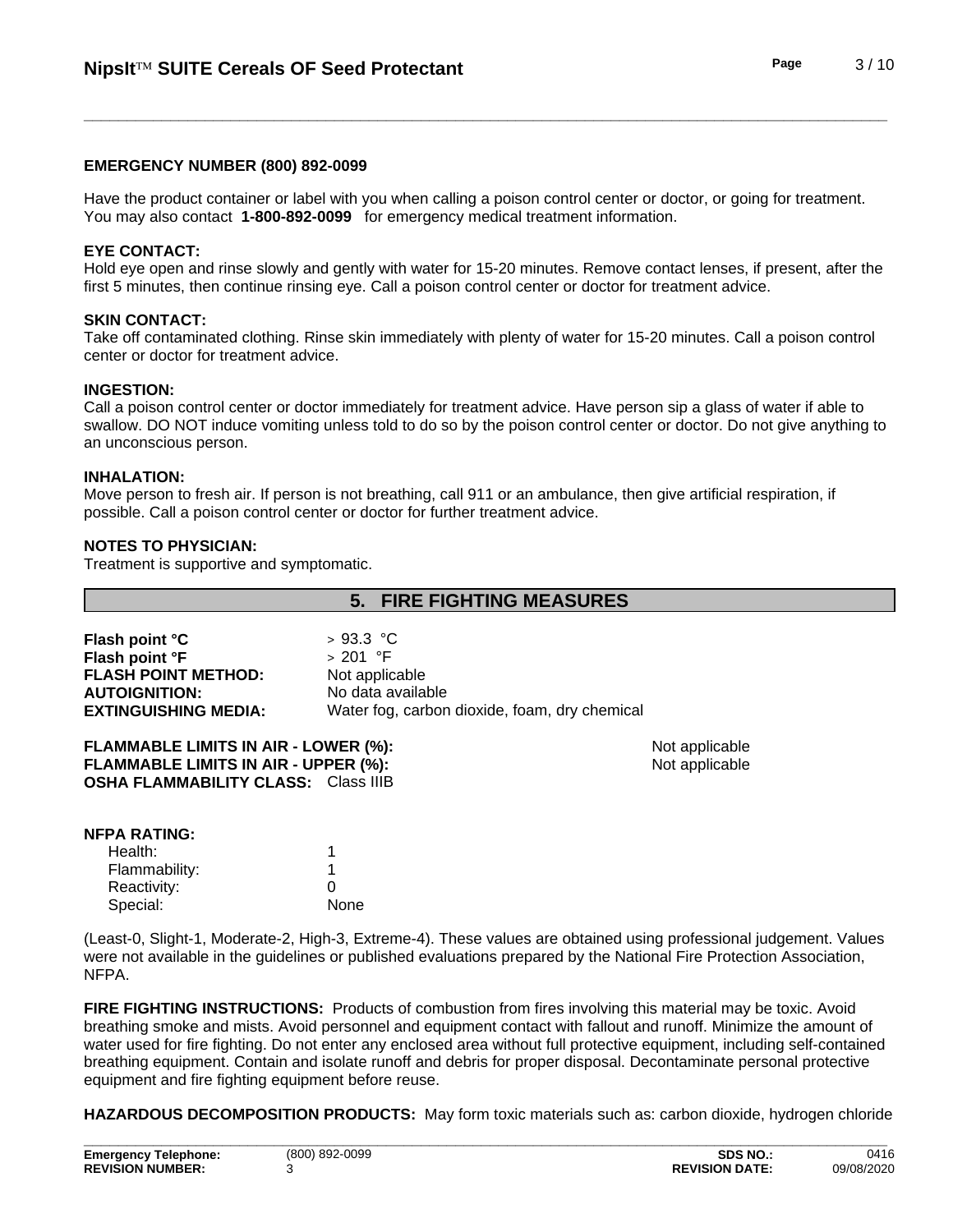(HCI), oxides of sulfur, oxides of nitrogen, carbon monoxide (CO), various hydrocarbons, etc.

# **6. ACCIDENTAL RELEASE MEASURES**

#### **VALENT EMERGENCY PHONE NUMBER: (800) 892-0099 CHEMTREC EMERGENCY PHONE NUMBER: (800) 424-9300 OBSERVE PRECAUTIONS IN SECTION 8: PERSONAL PROTECTION**

Stop the source of the spill if safe to do so. Contain the spill to prevent further contamination of the soil, surface water, or ground water. For additional spill response information refer to the North American Emergency Response Guidebook.

**UN/NA NUMBER:** Not applicable **EMERGENCY RESPONSE GUIDEBOOK NO.:** Not applicable

#### **FOR SPILLS ON LAND:**

**CONTAINMENT:** Avoid runoff into storm sewers and ditches which lead to waterways.Contain spilled liquids with dry sorbents.

**CLEANUP:** Clean up spill immediately. Absorb spill with inert material (such as dry sand or earth), then place in a chemical waste container. Wash area with soap and water. Pick up wash liquid with additional absorbent and place in a chemical waste container.

#### **FOR SPILLS IN WATER:**

**CONTAINMENT:** This material will disperse or dissolve in water. Stop the source of the release. Contain and isolate to prevent further release on to soil or into surface water.

**CLEANUP:** Clean up spill immediately. Absorb spill with inert material. Remove contaminated water for treatment or disposal.

# **7. HANDLING AND STORAGE**

#### **END USER MUST READ AND OBSERVE ALL PRECAUTIONS ON PRODUCT LABEL.**

#### **HANDLING:**

Keep pesticide in original container. Do not store or transport near food or feed. Do not contaminate food or feed. Do not put concentrate into food or drink containers. Do not dilute concentrate in food or drink containers. Store in a cool, dry place, out of direct sunlight.

Wash thoroughly with soap and water after handling and before eating, drinking, chewing gum, using tobacco or using the toilet. Remove contaminated clothing and shoes immediately. Then wash thoroughly and put on clean clothing. Wash the outside of gloves before removing.

Keep container tightly closed. Keep container in a cool well ventilated area. Stable at normal temperatures and storage conditions in closed original package.

#### **STORAGE:**

Do not reuse empty container. Do not store near food or feed. Keep pesticide in original container only. Protect from excessive heat. Do not contaminate water, food or feed by storage or disposal. To close package, replace and tighten cap to form an airtight seal.

# **8. EXPOSURE CONTROLS/PERSONAL PROTECTION**

## **END USER MUST READ AND OBSERVE ALL PRECAUTIONS ON PRODUCT LABEL.**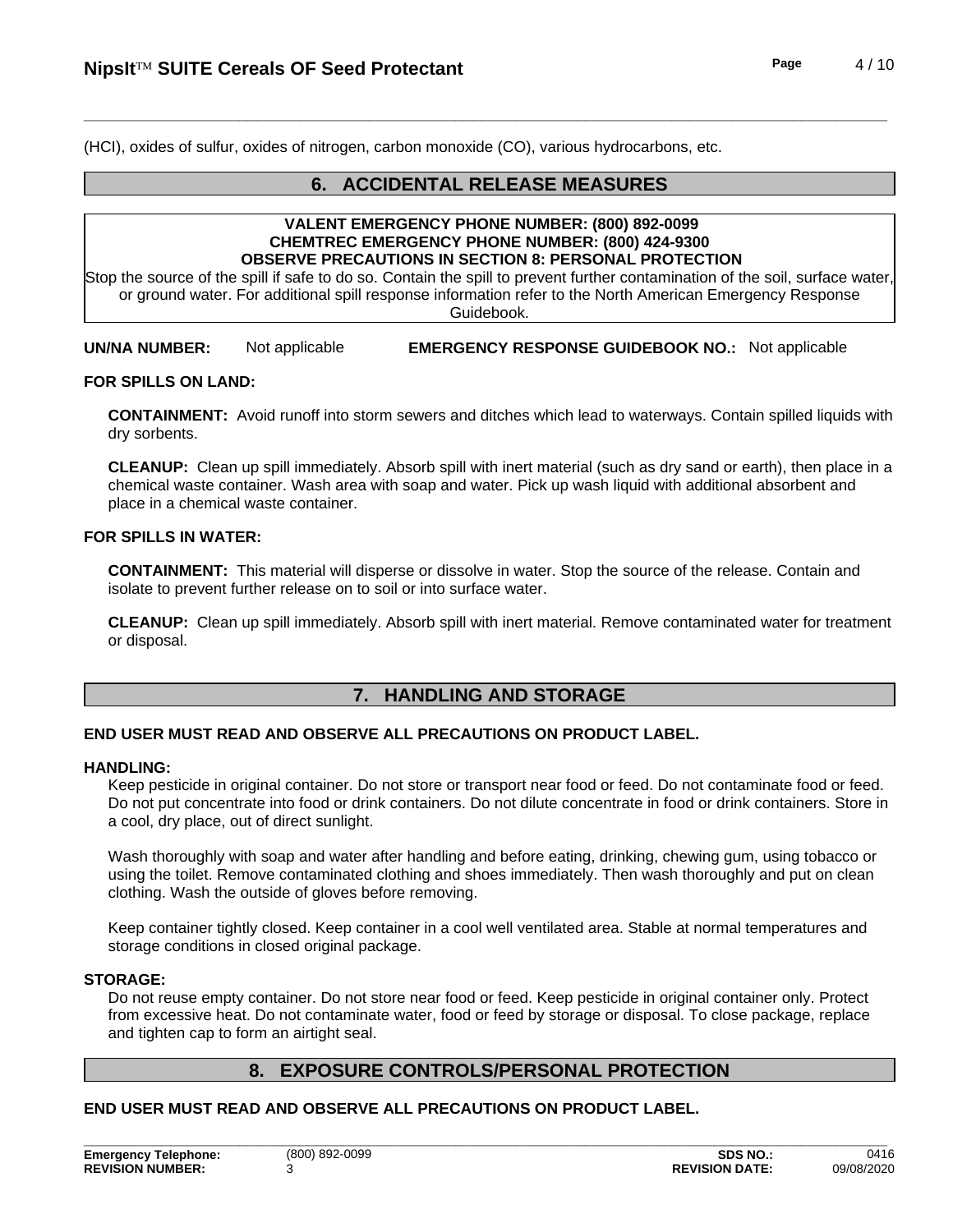**Mixers, loaders, applicators and other handlers should refer to the product label before use for detailed information on personal protective equipment (PPE).**

**EYES & FACE:** Do not get this material in your eyes. Eye contact can be avoided by wearing protective eyewear.

**RESPIRATORY PROTECTION:** Use this material only in well ventilated areas. If operating conditions result in airborne concentrations of this material, the use of an approved respirator is recommended.

**SKIN & HAND PROTECTION:** Avoid contact with skin or clothing. Skin contact should be minimized by wearing protective clothing including long pants, long-sleeved shirt and shoes plus socks, and chemical-resistant gloves. Remove contaminated clothing. Wash before reuse.

**ENGINEERING CONTROLS:** Use in a well ventilated area.

#### **EXPOSURE LIMITS**

| <b>Chemical name</b> | <b>ACGIH Exposure Limits</b>              | <b>OSHA Exposure Limits</b>              | <b>Manufacturer's Exposure</b> |
|----------------------|-------------------------------------------|------------------------------------------|--------------------------------|
|                      |                                           |                                          | Limits                         |
| Clothianidin         | None                                      | None                                     | None                           |
| Metconazole          | None                                      | None                                     | None                           |
| Metalaxyl            | None                                      | None                                     | None                           |
| Hexylene glycol      | TWA: 25 ppm vapor fraction                | (vacated) Ceiling: 25 ppm                | None                           |
|                      | STEL: 50 ppm vapor fraction               | (vacated) Ceiling: 125 mg/m <sup>3</sup> |                                |
|                      | STEL: 10 $mg/m3$ inhalable                |                                          |                                |
|                      | particulate matter, aerosol only          |                                          |                                |
| Propylene glycol     | None                                      | None                                     | None                           |
| Other ingredients    | Inhalable particles: 10 mg/m <sup>3</sup> | None                                     | None                           |
|                      | Respirable particles: 3 mg/m <sup>3</sup> |                                          |                                |

# **9. PHYSICAL AND CHEMICAL PROPERTIES**

| No information available<br>Red<br><b>Odor threshold</b><br>Values<br>Remarks • Method<br>@ 25°C (1% dilution)<br>5.94<br>No information available<br>No information available<br>> 93.3 °C / > 201 °F<br>No information available<br>No information available<br>No information available<br><b>Upper flammability limits</b><br>Lower flammability limit<br>No information available<br>No information available<br>No information available<br>No information available<br>No information available<br>No information available<br>No information available<br>No information available<br>No information available<br><b>Decomposition temperature</b><br>73.0 cP @ 20°C; 58.9 cP @ 40°C<br>No information available<br>No information available | <b>Physical state</b><br>Appearance | Liquid<br>Opaque | Odor | Paint-like, Latex |
|------------------------------------------------------------------------------------------------------------------------------------------------------------------------------------------------------------------------------------------------------------------------------------------------------------------------------------------------------------------------------------------------------------------------------------------------------------------------------------------------------------------------------------------------------------------------------------------------------------------------------------------------------------------------------------------------------------------------------------------------------|-------------------------------------|------------------|------|-------------------|
|                                                                                                                                                                                                                                                                                                                                                                                                                                                                                                                                                                                                                                                                                                                                                      | Color                               |                  |      |                   |
|                                                                                                                                                                                                                                                                                                                                                                                                                                                                                                                                                                                                                                                                                                                                                      | <b>PROPERTIES</b>                   |                  |      |                   |
|                                                                                                                                                                                                                                                                                                                                                                                                                                                                                                                                                                                                                                                                                                                                                      | рH                                  |                  |      |                   |
|                                                                                                                                                                                                                                                                                                                                                                                                                                                                                                                                                                                                                                                                                                                                                      | <b>Melting point/freezing point</b> |                  |      |                   |
|                                                                                                                                                                                                                                                                                                                                                                                                                                                                                                                                                                                                                                                                                                                                                      | <b>Boiling point/boiling range</b>  |                  |      |                   |
|                                                                                                                                                                                                                                                                                                                                                                                                                                                                                                                                                                                                                                                                                                                                                      | <b>Flash point</b>                  |                  |      |                   |
|                                                                                                                                                                                                                                                                                                                                                                                                                                                                                                                                                                                                                                                                                                                                                      | <b>Evaporation rate</b>             |                  |      |                   |
|                                                                                                                                                                                                                                                                                                                                                                                                                                                                                                                                                                                                                                                                                                                                                      | <b>Flammability (solid, gas)</b>    |                  |      |                   |
|                                                                                                                                                                                                                                                                                                                                                                                                                                                                                                                                                                                                                                                                                                                                                      | <b>Flammability Limits in Air</b>   |                  |      |                   |
|                                                                                                                                                                                                                                                                                                                                                                                                                                                                                                                                                                                                                                                                                                                                                      |                                     |                  |      |                   |
|                                                                                                                                                                                                                                                                                                                                                                                                                                                                                                                                                                                                                                                                                                                                                      |                                     |                  |      |                   |
|                                                                                                                                                                                                                                                                                                                                                                                                                                                                                                                                                                                                                                                                                                                                                      | Vapor pressure                      |                  |      |                   |
|                                                                                                                                                                                                                                                                                                                                                                                                                                                                                                                                                                                                                                                                                                                                                      | Vapor density                       |                  |      |                   |
|                                                                                                                                                                                                                                                                                                                                                                                                                                                                                                                                                                                                                                                                                                                                                      | <b>Specific Gravity</b>             |                  |      |                   |
|                                                                                                                                                                                                                                                                                                                                                                                                                                                                                                                                                                                                                                                                                                                                                      | <b>Water solubility</b>             |                  |      |                   |
|                                                                                                                                                                                                                                                                                                                                                                                                                                                                                                                                                                                                                                                                                                                                                      | Solubility in other solvents        |                  |      |                   |
|                                                                                                                                                                                                                                                                                                                                                                                                                                                                                                                                                                                                                                                                                                                                                      | <b>Partition coefficient</b>        |                  |      |                   |
|                                                                                                                                                                                                                                                                                                                                                                                                                                                                                                                                                                                                                                                                                                                                                      | <b>Autoignition temperature</b>     |                  |      |                   |
|                                                                                                                                                                                                                                                                                                                                                                                                                                                                                                                                                                                                                                                                                                                                                      |                                     |                  |      |                   |
|                                                                                                                                                                                                                                                                                                                                                                                                                                                                                                                                                                                                                                                                                                                                                      | <b>Viscosity</b>                    |                  |      |                   |
|                                                                                                                                                                                                                                                                                                                                                                                                                                                                                                                                                                                                                                                                                                                                                      | <b>Explosive properties</b>         |                  |      |                   |
|                                                                                                                                                                                                                                                                                                                                                                                                                                                                                                                                                                                                                                                                                                                                                      | <b>Oxidizing properties</b>         |                  |      |                   |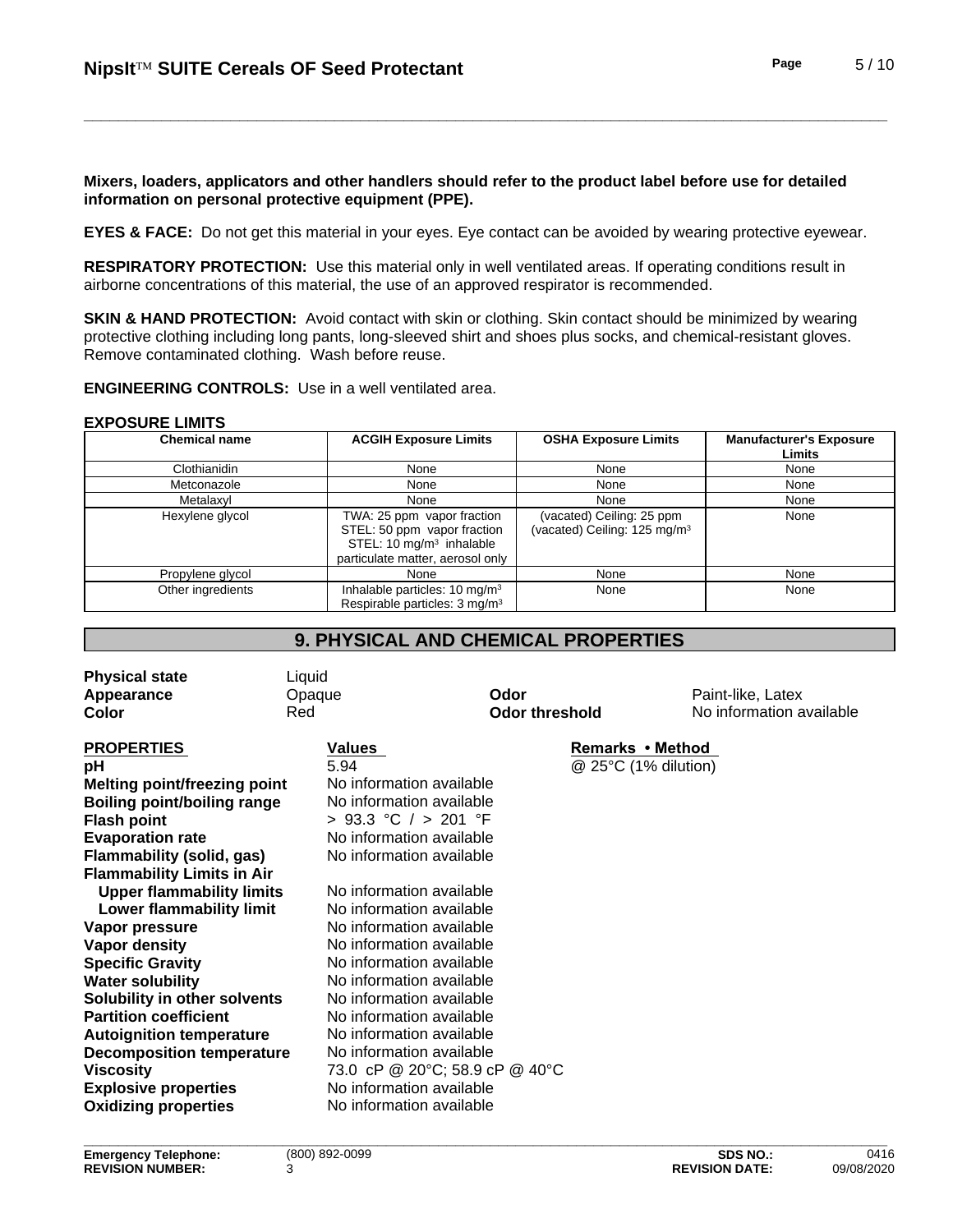**Liquid Density** 1.05 g/mL @ 20°C **Bulk density** No information available

# **10. STABILITY AND REACTIVITY**

#### **Reactivity**

Not reactive with water, monoammonium phosphate, zinc, and potassium permanganate.

#### **Chemical stability**

Stable under normal ambient conditions.

#### **Possibility of Hazardous Reactions**

Not explosive. Hazardous polymerization does not occur.

#### **Conditions to avoid**

Extremes of temperature and direct sunlight.

#### **Incompatible materials**

None known based on information supplied.

#### **Hazardous Decomposition Products**

May form toxic materials such as:.Carbon dioxide (CO2). Hydrogen chloride. oxides of sulfur. oxides of nitrogen,. Carbon monoxide (CO). various hydrocarbons,. etc.

# **11. TOXICOLOGICAL INFORMATION**

## **ACUTE TOXICITY:**

#### The following information is for NipsIt SUITE Cereals OF Seed Protectant

| Oral Toxicity LD <sub>50</sub> (rats)       | > 5000 mg/kg         | <b>EPA Tox Category</b> | IV             |
|---------------------------------------------|----------------------|-------------------------|----------------|
| Dermal Toxicity LD <sub>50</sub> (rats)     | > 5000 mg/kg         | <b>EPA Tox Category</b> | IV             |
| Inhalation Toxicity LC <sub>50</sub> (rats) | > 2.06 mg/L          | <b>EPA Tox Category</b> | IV             |
| Eye Irritation (rabbits)                    | Minimally irritating | <b>EPA Tox Category</b> | IV             |
| Skin Irritation (rabbits)                   | Slightly irritating  | <b>EPA Tox Category</b> | IV             |
| Skin Sensitization (guinea pigs)            | Non-sensitizer       | <b>EPA Tox Category</b> | Not applicable |
|                                             |                      |                         |                |

#### **CARCINOGEN CLASSIFICATION**

| <b>Chemical name</b> | IARC Group 1 or 2 | <b>OSHA - Select Carcinogens</b> | NTP Carcinogen List |
|----------------------|-------------------|----------------------------------|---------------------|
| Clothianidin         | Not listed        | Not Listed                       | Not listed          |
| Metconazole          | Not listed        | Not listed                       | Not listed          |
| Metalaxyl            | Not listed        | Not listed                       | Not listed          |
| Hexylene glycol      | Not listed        | Not listed                       | Not listed          |
| Propylene glycol     | Not listed        | Not listed                       | Not listed          |
| Other ingredients    | Not listed        | Not Listed                       | Not listed          |

#### **TOXICITY OF CLOTHIANIDIN TECHNICAL**

**SUBCHRONIC:** The NOEL in a 3-month rat feeding study with Clothianidin Technical was 27.9 mg/kg/day (male) and 34.0 mg/kg/day (female) The NOEL in a 90-day dog feeding study was 19.3 mg/kg/day (male) and 21.2 mg/kg/day (female). In a subchronic dermal study with rats, the NOAEL is >1,000 mg/kg/day.

**CHRONIC/CARCINOGENICITY:** The Clothianidin NOEL for a 2-year rat study was 9.7 mg/kg/day (female); for a

**\_\_\_\_\_\_\_\_\_\_\_\_\_\_\_\_\_\_\_\_\_\_\_\_\_\_\_\_\_\_\_\_\_\_\_\_\_\_\_\_\_\_\_\_\_\_\_\_\_\_\_\_\_\_\_\_\_\_\_\_\_\_\_\_\_\_\_\_\_\_\_\_\_\_\_\_\_\_\_\_\_\_\_\_\_\_\_\_\_\_\_\_\_**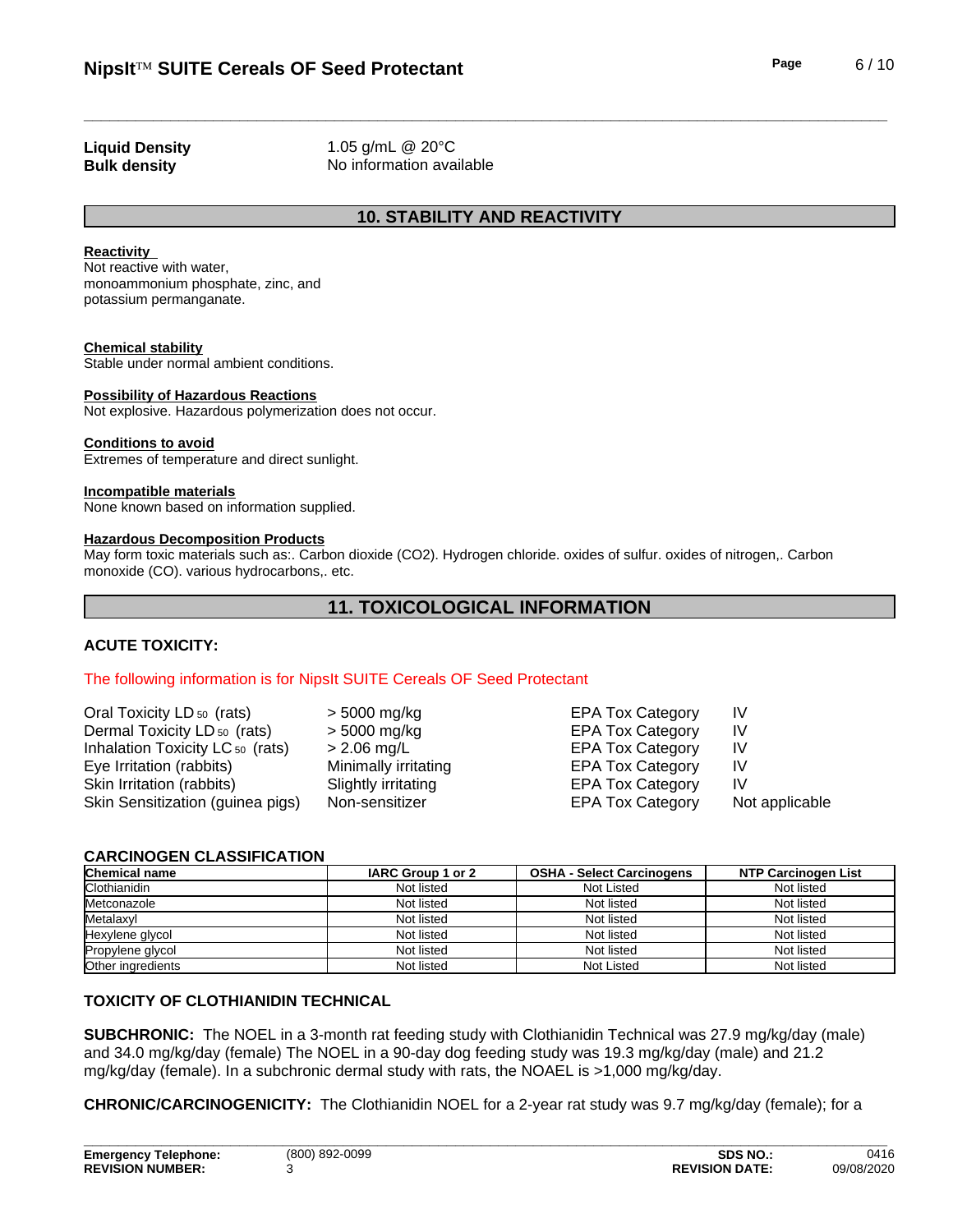18-month mouse study was 47.2 mg/kg/day (male) and for a 12-month dog study was 4.8 mg/kg/day (male). The principal target organs were the glandular stomach, kidney, ovary, and liver. No oncogenic effects were observed in the 2-year rat or 18-month mouse feeding studies.

**NEUROTOXICITY:** Clothianidin is not a neural toxin.

**DEVELOPMENTAL TOXICITY:** No teratogenic effects on rats or rabbits were observed. Transient developmental effects (delayed ossification) were observed in rabbits at maternally toxic doses (100 mg/kg/day). The technical material is fetotoxic in animal studies at maternally toxic doses.

**REPRODUCTION:** No reproductive effects were observed in rats at the highest dose tested (2500 ppm).

**MUTAGENICITY:** *In vivo* tests have demonstrated that the technical material is not mutagenic. Some *in-vitro* tests were positive for mutagenicity. The observed effects *in-vitro* were due to cytotoxic effects. The weight-of-evidence from the *in vivo* whole animal tests suggest that this product does not present a mutagenic hazard.

# **TOXICITY OF METCONAZOLE TECHNICAL**

**SUBCHRONIC:** Subchronic (28 to 90 days) studies of Metconazole Fungicide Technical in rodents and dogs reported decreased body weights, fatty vacuolation and hypertrophy of the liver, reduced RBC parameters, increased serum liver enzyme levels, and increased spleen and liver weights. The lowest no-observable-effect level (NOEL) was 2.5 mg/kg/day.

**CHRONIC/CARCINOGENICITY:** In a one-yeardog study, Metconazole Fungicide Technical produced effects on liver histopathology, increase serum liver enzymes and bleeding/irritation in the gastrointestinal tract. The NOEL was 11.1 mg/kg/day. In a 2-year study in rats, Metconazole Fungicide Technical produced histological changes in the liver, kidney and adrenal and possibly leukemia. The NOEL for this study was 4.8 mg/kg/day. In an 18-month mouse study, increased white blood cell count, increased serum liver enzymes increased liver weights, histopathological changes in the liver, spleen and adrenal and increased liver adenomas and adenocarcinomas were observed at doses of 167 mg/kg/d or higher. The NOEL in mice was 4.8 mg/kg/day. The mechanism of liver tumor formation in mice is believed to be not relevant to humans.

**DEVELOPMENTAL TOXICITY:** Maternal and fetal effects were observed in rats and rabbits treated with Metconazole Fungicide Technical during gestation. The NOELs in rats and rabbits are 16 and 20 mg/kg/day, respectively.

**REPRODUCTION:** Metconazole Fungicide Technical was tested in a 2-generation rat reproduction study. At maternally toxic doses, effects were noted on estrus cycling, litter size, gestation length and pup body weight.

**MUTAGENICITY:** Metconazole is not considered a genotoxic hazard. Negative in gene mutation assays *in vitro* , in *in vivo/in vitro* UDS assays and in *in vivo* micronucleus assays in mice. Positive in an *in vitro* chromosome aberration assay in the presence of S-9 but not observed in the *in vivo* assay.

For a summary of the potential for adverse health effects from exposure to this product, refer to Section 2. For information regarding regulations pertaining to this product, refer to Section 15.

## **12. ECOLOGICAL INFORMATION**

**AVIAN TOXICITY:** The following information is based upon component(s) of this material.

96-hr Oral Bobwhite quail: > 780 mg/kg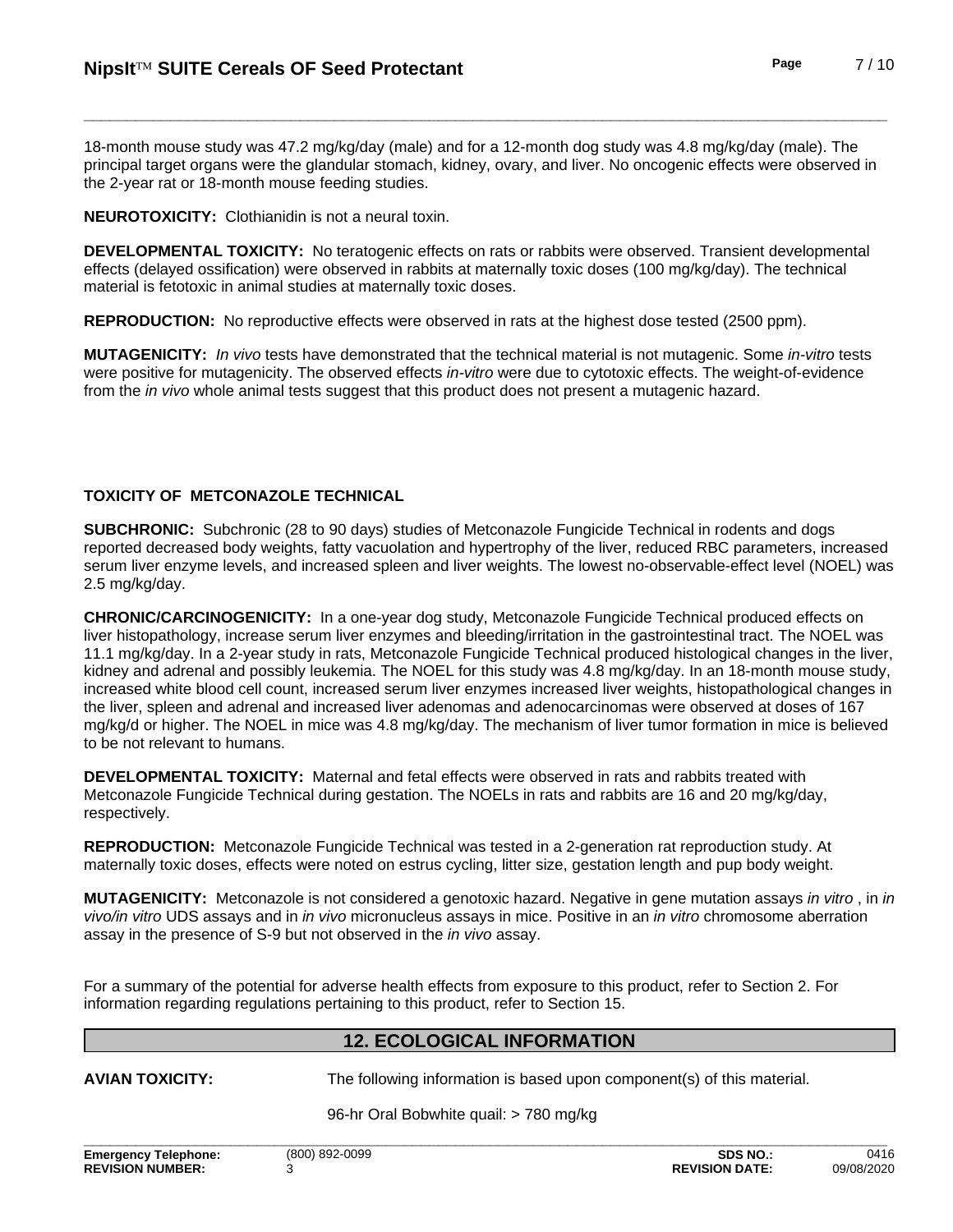96-hr Oral Mallard duck: = 503 mg/kg 96-hr Dietary Mallard duck: > 5,200 ppm

| AQUATIC ORGANISM TOXICITY: The following are results, obtained from studies with Clothianidin Technical, show |  |
|---------------------------------------------------------------------------------------------------------------|--|
| that it is toxic to aquatic invertebrates and practically non-toxic to fish:                                  |  |

| 96-hr Bluegill LC <sub>50</sub> : >117 mg/L                            |
|------------------------------------------------------------------------|
| 96-hr Rainbow trout LC <sub>50</sub> : >104 mg/L                       |
| 96-hr Sheepshead minnow LC <sub>50</sub> : >102 mg/L                   |
| 48-hr Water flea EC <sub>50</sub> : >119 mg/L                          |
| 96-hr Mysid LC <sub>50</sub> : 0.053 mg/L                              |
| 120-hr Freshwater Green Algae E <sub>b</sub> C <sub>50</sub> : 56 mg/L |
|                                                                        |

**OTHER NON-TARGET ORGANISM TOXICITY:** The following information, based on studies with Clothianidin Technical, show that it is highly toxic to bees:

> Honeybee 48-hr oral LD<sub>50</sub>: 0.0038 ug (microgram)/bee Honeybee 48-hr contact LD<sub>50</sub>: 0.044 ug (microgram)/bee Earthworm 7-day LC<sub>50</sub>: 19 mg/kg dry soil

#### **OTHER ENVIRONMENTAL INFORMATION:**

This pesticide is toxic to aquatic invertebrates, oysters and shrimp. Do not apply to areas where surface water is present or to intertidal areas below the mean high water mark. Do not contaminate water when disposing of equipment washwater or rinsate. Do not apply where runoff is likely occur. Drift and runoff from treated areas may be hazardous to aquatic organisms in water adjacent to treated areas. Apply this product only as specified on label.

Treated seed exposed on soil surface may be hazardous to birds. Cover or collect spilled seed.

# **13. DISPOSAL CONSIDERATIONS**

#### **END USERS MUST DISPOSE OF ANY UNUSED PRODUCT AS PER THE LABEL RECOMMENDATIONS.**

**PRODUCT DISPOSAL:** Wastes resulting from the use of this product may be disposed of on site or at an approved waste disposal facility.

**CONTAINER DISPOSAL:** Refer to pesticide label for proper container disposal instructions based on container type and size.

**DISPOSAL METHODS:** Check government regulations and local authorities for approved disposal of this material. Dispose of in accordance with applicable laws and regulations.

# **14. TRANSPORTATION INFORMATION**

| <b>EMERGENCY RESPONSE</b><br><b>GUIDEBOOK NO.:</b> | DOT (ground) SHIPPING NAME: Not regulated for domestic ground transport by US DOT or Canada TDG.<br>Not applicable                                     |
|----------------------------------------------------|--------------------------------------------------------------------------------------------------------------------------------------------------------|
| <b>ICAO/IATA SHIPPING NAME:</b>                    | UN 3082 Environmentally Hazardous Substance, Liquid, N.O.S. (Clothianidin,<br>Metconazole), 9, III, Marine Pollutant                                   |
| <b>REMARKS:</b>                                    | •Single or inner packaging less than 5 L (liquid) or 5 Kg net (solids) excepted from<br>Dangerous Goods regulations - see IATA Special Provision A197. |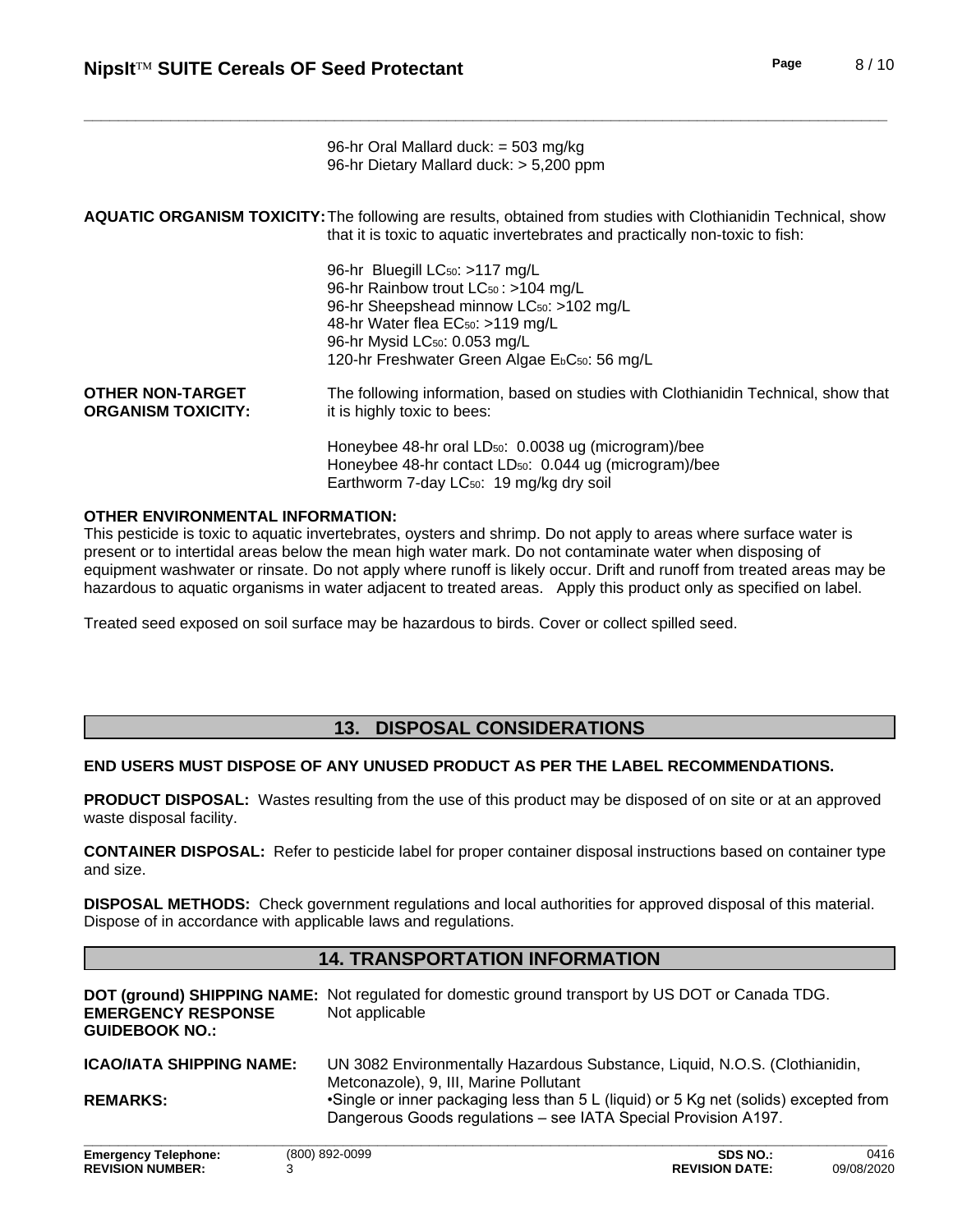|                            | •For US shipping, Emergency Response Guidebook No. 171                                                                                  |
|----------------------------|-----------------------------------------------------------------------------------------------------------------------------------------|
| <b>IMDG SHIPPING NAME:</b> | UN 3082, Environmentally Hazardous Substance, Liquid, N.O.S. (Clothianidin,<br>Metconazole), 9, III, Marine Pollutant                   |
| <b>REMARKS:</b>            | •Single or inner packaging less than 5 L (liquid) or 5 Kg net (solids) excepted from<br>Dangerous Goods regulations - see IMDG 2.10.2.7 |
| <b>EMS NO.:</b>            | •For US shipping, Emergency Response Guidebook No. 171<br>$F-A. S-F$                                                                    |

# **15. REGULATORY INFORMATION**

# **EPA-FIFRA LABEL INFORMATION THAT DIFFERS FROM OSHA-GHS REQUIREMENTS:**

Pesticide products in the U.S. are registered by the EPA under FIFRA and are subject to certain labeling requirements under federal pesticide law. These requirements may differ from the classification criteria and hazard information required by OSHA GHS for safety data sheets, and for workplace labels of non-pesticide chemicals. The following is the hazard information as required on the FIFRA pesticide label:

# **EPA FIFRA SIGNAL WORD: CAUTION**

• Keep out of reach of children.

PESTICIDE REGULATIONS: All pesticides are governed under FIFRA (Federal Insecticide, Fungicide, and Rodenticide Act). Therefore, the regulations presented below are pertinent only when handled outside of the normal use and applications of pesticides. This includes waste streams resulting from manufacturing/formulation facilities, spills or misuse of products, and storage of large quantities of products containing hazardous or extremely hazardous substances.

U.S. FEDERAL REGULATIONS: Ingredients in this product are reviewed against an inclusive list of federal regulations. Therefore, the user should consult appropriate authorities. The federal regulations reviewed include: Clean Water Act, SARA, CERCLA, RCRA, DOT, TSCA and OSHA. If no components or information is listed in the space below this paragraph, then none of the regulations reviewed are applicable.

| SARA (311, 312):  |     |
|-------------------|-----|
| Immediate Health: | Yes |
| Chronic Health:   | N٥  |
| Fire:             | Yes |
| Sudden Pressure:  | N٥  |
| Reactivity:       | N٥  |

**STATE REGULATIONS:** Each state may promulgate standards more stringent than the federal government. This section cannot encompass an inclusive list of all state regulations. Therefore, the user should consult state or local authorities. The state regulations reviewed include: California Proposition 65, California Directors List of Hazardous Substances, Massachusetts Right to Know, Michigan Critical Materials List, New Jersey Right to Know, Pennsylvania Right to Know, Rhode Island Right to Know and the Minnesota Hazardous Substance list. For Washington State Right to Know, see Section 8 for Exposure Limit information. For Louisiana Right to Know refer to SARA information listed under U.S. Regulations above. If no components or information is listed in the space below this paragraph, then none of the regulations reviewed are applicable.

#### **Hexvlene alvcol**

| Present |
|---------|
|         |
| Present |
| 1003    |
|         |